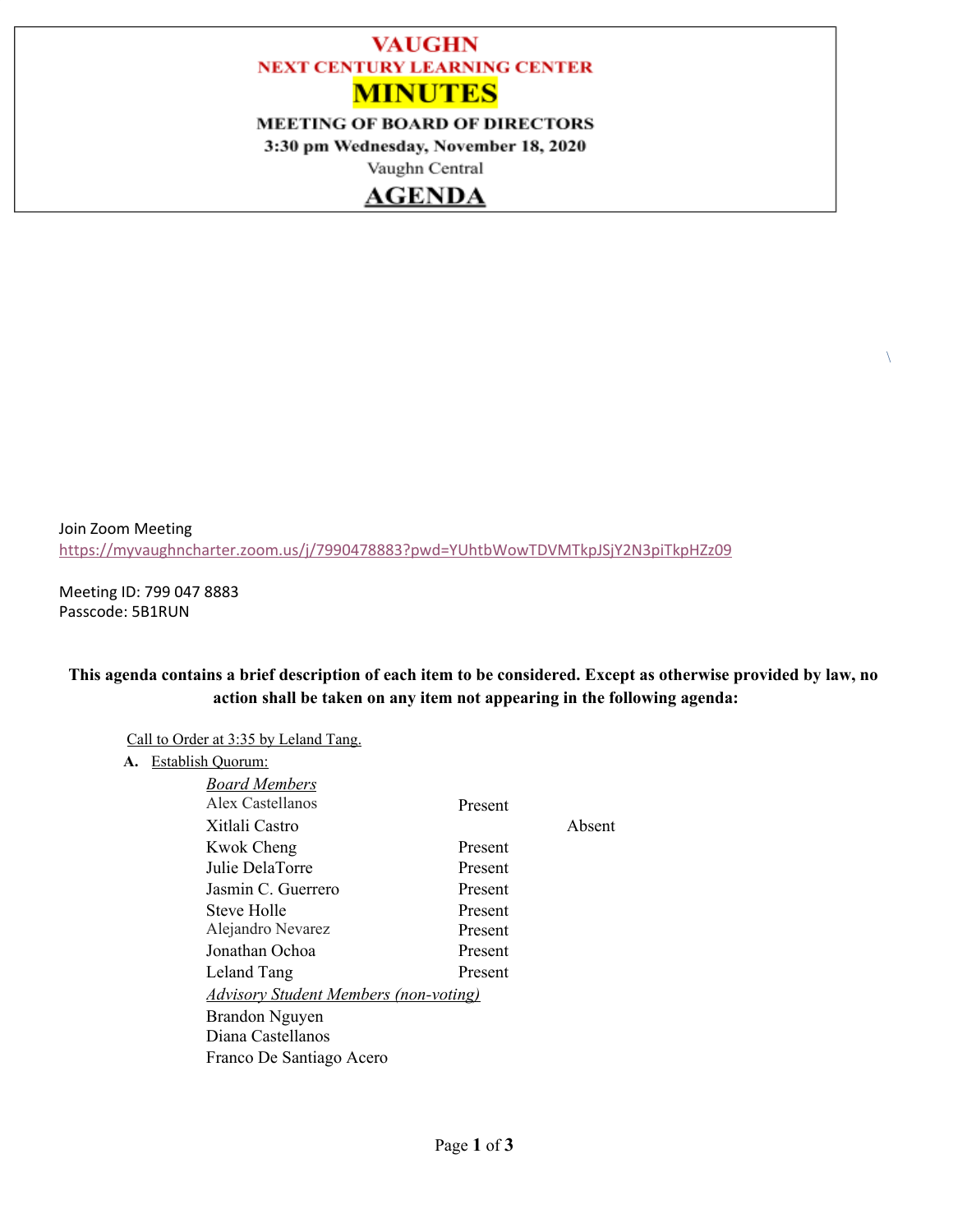**Public Comments:** Mr. Arturo Chavez, requesting to be on the Agenda next Board Meeting, Clinical Stipend for Mental Health.

Approval of Minutes: The board is to review and approve the minutes from the October 23, 2020 board meeting. Board member, Steve Holle made a motion to approve the minutes from the October 21, 2020 board meeting. Board *member, Alejandro Nevarez seconded the motion. Roll call taken, motion passed. Board members Leland Tang and Julie DelaTorre, abstained from voting.*

### **Governance (45 mins)**

| G <sub>1</sub> | <b>Board of Directors: Nomination and Selection – The Board will review resumes</b><br>of Board candidates submitted by the Board's Nominating Committee and<br>discuss selection procedures per Vaughn's By-Law. The Board will forward<br>nominated candidates to the Policy Committees for vetting and<br>recommendation(s). | Information Item |
|----------------|---------------------------------------------------------------------------------------------------------------------------------------------------------------------------------------------------------------------------------------------------------------------------------------------------------------------------------|------------------|
|                | Parent Seat – Julie de La Torre<br>President – Leland Tang – Community Seat                                                                                                                                                                                                                                                     |                  |
|                | Yolanda – Great feedback from current members, great backgrounds. Parent $\&$<br>Community.<br>Maria – Community member from San Fernando Park. Puts together the 5k Dia<br>de Los Muertos Ran and event. Parent of two Vaughn Students.                                                                                        |                  |
|                | Forward to Committee to vet the recommendations. Must be an agenda item.<br>Committee members, Jonathan & Xitlali, draft some questions, record interview<br>and present at the December Committee Meetings $(12/11)$ .                                                                                                         |                  |

# **Business and Operations (60 mins)**

| B1 | Fiscal Matter: Vaughn's 2020-2021 First Interim Financial Report – The Board<br>will review and discuss the prepared report. The Board will act on approval of<br>Vaughn's 2020-2021 First Interim Financial Report.                                                                                                                                 | <b>Action</b> Item |
|----|------------------------------------------------------------------------------------------------------------------------------------------------------------------------------------------------------------------------------------------------------------------------------------------------------------------------------------------------------|--------------------|
|    | Board member, Jasmin Guerrero made a motion to approve Vaughn's 2020-2021<br>First Interim Financial Report with the modification of workers comp. Board<br>member, Julie DelaTorre seconded the motion. Roll call taken, motion passed<br>unanimously.                                                                                              |                    |
| B2 | <b>Fiscal Matter: Vaughn's Investment Progress Report, Strategies and Allocation</b><br><b>Plan</b> – The Board will receive a 2020-2021 investment progress report ending<br>October 31, 2020. Board Treasurer will lead discussion on investment strategies<br>and make recommendations regarding future allocation plan(s) for Board<br>adoption. | <b>Action</b> Item |